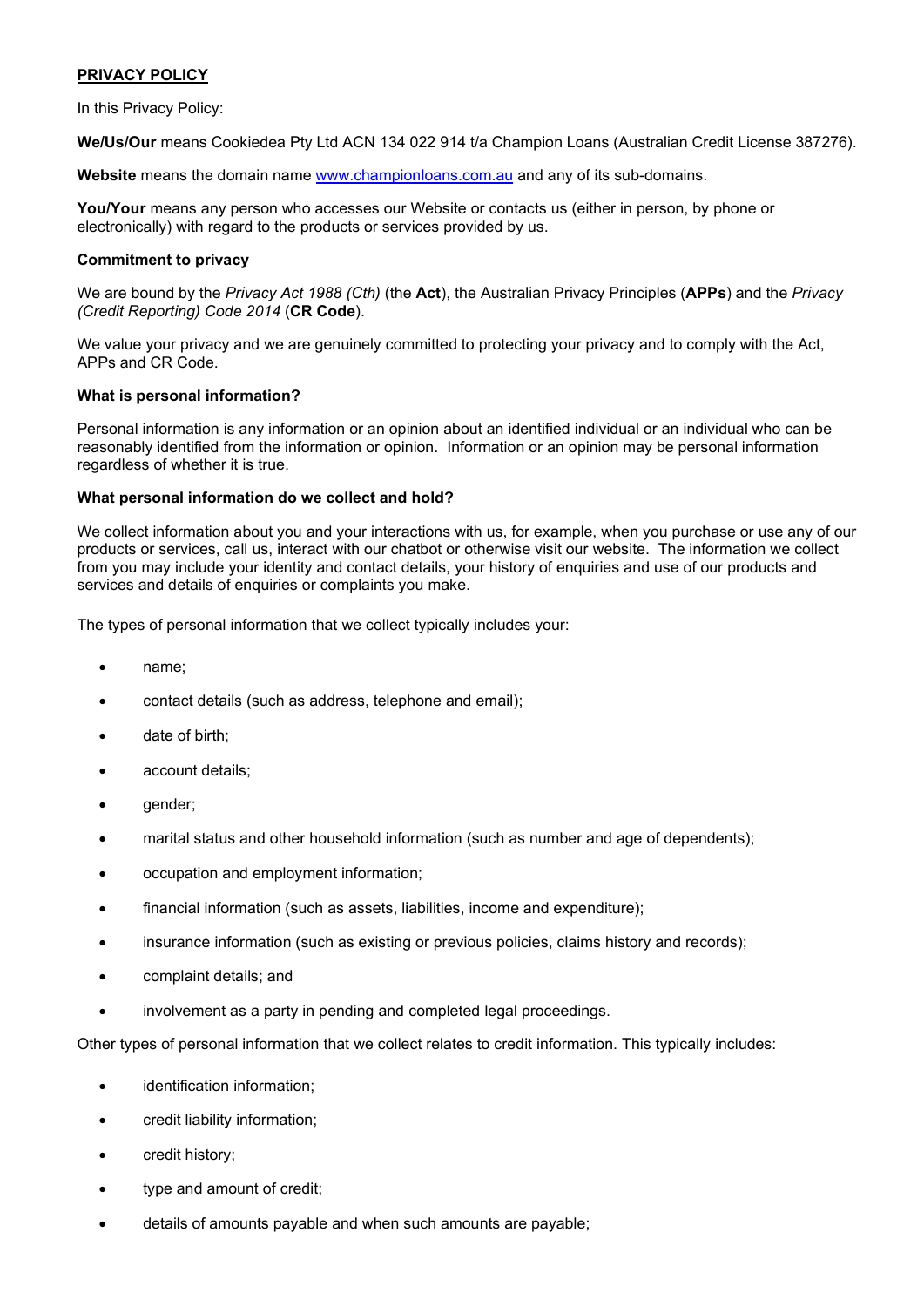- repayment history, including when payments were made and whether payments were made when due; and
- default information.

We may collect information about how you access, use and interact with the Website. This information may include:

- the location from which you have come to the site and the pages you have visited; and
- technical data.

# Why do we collect, hold and use your personal information?

We collect personal information for a number of reasons, however the main reasons why we may collect personal information from you are:

- to process transactions;
- to determine and assess the acceptability of any application you might make to receive finance from us;
- to identify or contact you;
- to improve our Website and customer service by receiving feedback on our products and services;
- to assist us in responsibly marketing our products;
- to assist in the preparation and co-ordination of the newsletters and product updates that we send from time to time;
- so that we can communicate with our customers, suppliers and other persons or organisations that we do business with;
- to generate aggregated statistical information for commercial purposes;
- to manager our relationship with you; and
- to comply with all relevant laws and regulations.

You can deal with us without disclosing your identity or personal information by using anonymity or pseudonymity when it is lawful and reasonably practicable to do so. For example, general enquiries about our products or services that do not involve the completion of an application for our products or services.

If you do not provide us with your personal information, we may not be able to provide you with our services, communicate with you or respond to your enquiries.

## How do we collect your personal information?

We may collect personal information directly from you whenever you interact with us, for example:

- when you apply for, purchase or utilise any of our products;
- when you subscribe to our newsletter/Website any other similar publications;
- when you request information from us about our products and services; or
- if you fill out any of our surveys or marketing material.

We may collect information about you from third parties such as:

- information about you that is publicly available;
- your credit history report from a credit reporting body;
- your personal information from a broker or other party who we do business with;
- your personal information from a person you have listed as a referrer or someone that we may contact in your application.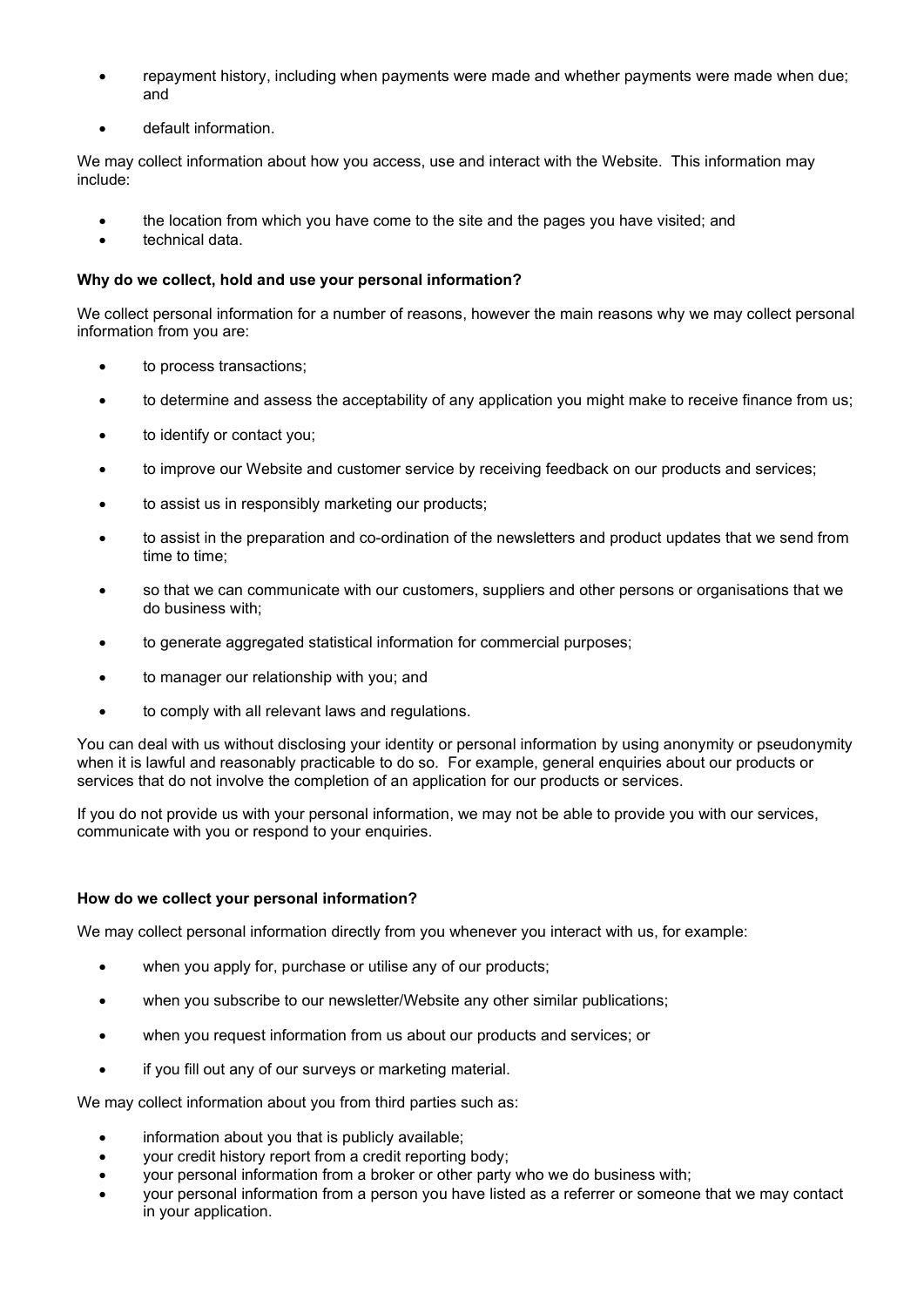#### How do we store and hold your personal information?

We store most information about you in computer systems and databases operated by either us or our external service providers. Some information about you is recorded in paper files that we store securely.

We implement and maintain processes and security measures to protect personal information which we hold from misuse, interference or loss, and from unauthorised access, modification or disclosure. However, we cannot give any guarantees or warranties about the security of your information and we will not be held liable for any loss or damage that you may suffer as a result of any unauthorised access to your information.

If we become aware that we have received unsolicited personal information without your consent, we will destroy or de-identify that information.

### Who do we disclose your personal information to?

We may transfer or disclose your personal information to a third party where:

- we are required or authorised by law to do so:
- you may have expressly consented to the disclosure or the consent may be reasonably inferred from the circumstances and the terms of your application by the provision of contact information for that party; or
- we are otherwise permitted to disclose the information under the Act.

We may disclose your personal information to recipients which are located outside Australia.

#### How do we use your personal information for marketing?

We will use your personal information to offer you products and services that we believe may be of interest to you, but we will not do so if you tell us not to. These products and services may be offered by us, our related companies, our other business partners or our service providers.

Where you receive electronic marketing communications from us, you may opt out of receiving further marketing communications by following the opt-out instructions provided in the communication.

#### How you can access and correct your personal information?

If you wish to change or update any of your personal information or you wish to access the personal information we hold about you please contact us and we will arrange for this to occur. We will endeavour to respond to your request within 14 days. You may be charged a fee for access to this information.

There are some circumstances in which we are not required to give you access to your personal information.

## Credit related information

We may use personal information to assess your credit situation when you apply for some products. We may exchange your personal information with a credit reporting body (CRB), including by sharing information about:

- your identify;
- your credit worthiness;
- your credit history;
- your repayment history;
- your defaults and payments;
- your financial hardship information;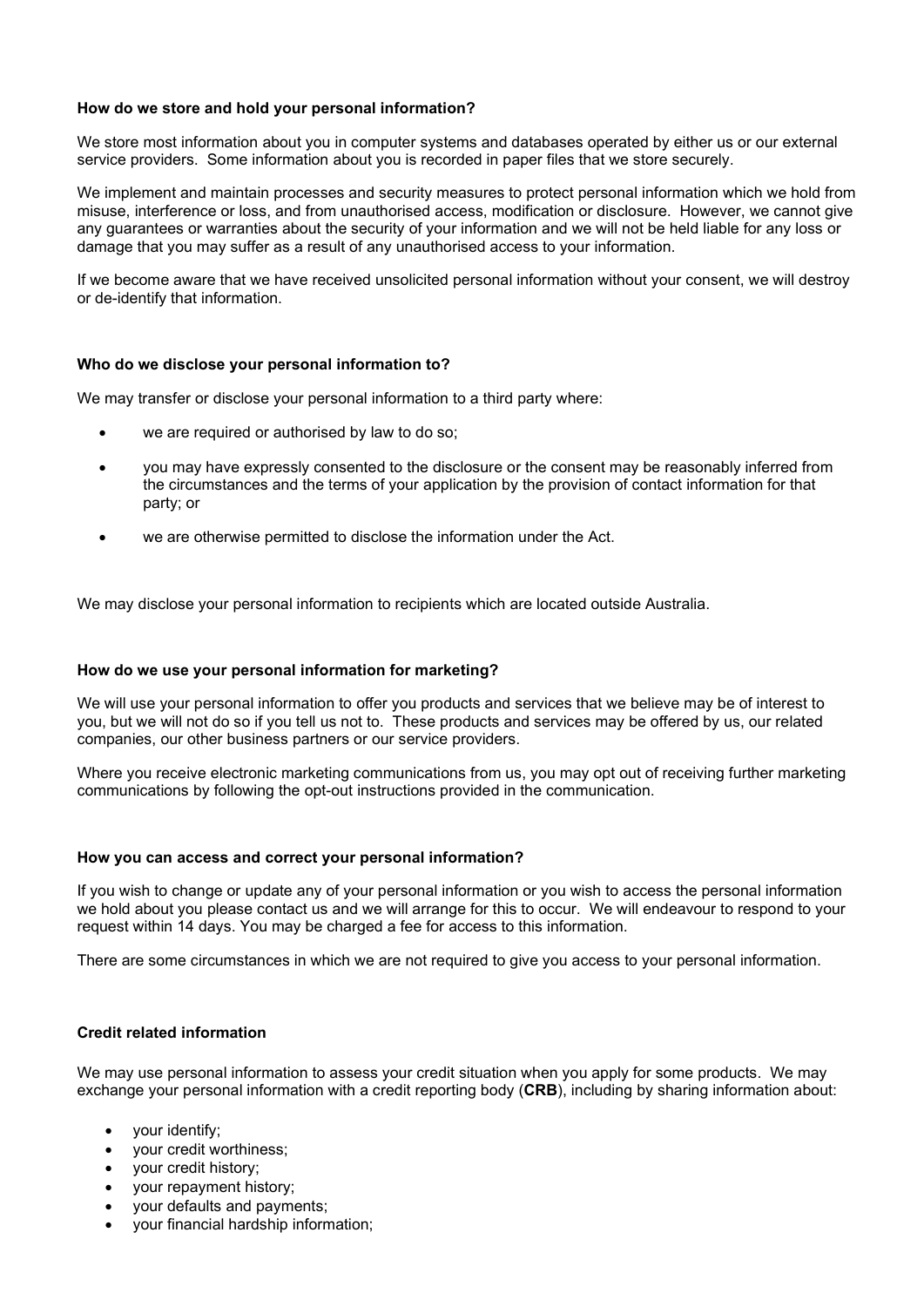- your commercial credit information;
- your consumer credit information;
- your new credit arrangement; or
- whether you have committed fraud or another serious credit infringement,

as permitted by the Act. We will not share your personal information that is prohibited from disclosure by the Act.

The CRBs we use are Equifax Australia Information Services & Solutions Pty Ltd (www.equifax.com.au), illion Australia Pty Ltd (www.illion.com.au) and Experian Australia Pty Ltd (www.experian.com.au). You can find out more about their privacy policies and how they manage your personal information from their websites.

We may ask you for information about yourself and then seek a credit report from a CRB. We use this information to assess whether we are entering into an arrangement that is sensible for both you and us.

After you become a client, we store the crucial bits of information from the credit report and our own credit assessment. We may continue to use this information to manage credit, and to make sure we are offering and providing the right services to you.

We do not use credit related information to generate marketing lists. We may instead ask a CRB to do that for us. You can ask the CRB not to use your information for these purposes by getting in touch with them directly.

We work with client service partners inside and outside Australia. Where necessary, we give our partners access to the credit information they need to help manage credit and your services.

You can get access to credit related information we hold about you, ask us to correct it, or make a complaint, as described in this policy. If we agree that our records need to be corrected, and we have previously disclosed that information to a CRB or other person, we will also inform them about the correction.

You can ask the CRBs not to use or disclose the information in their files if you think you have been or are likely to become a victim of fraud.

You may request and obtain access to your credit information held by a CRB including your credit rating, how the rating is derived and how it relates with other ratings, by contacting the CRB directly.

## Privacy complaints

You may make a complaint if you believe that we have breached this Privacy Policy, the Act, the APP or the CR Code by contacting us.

We will consider your complaint and determine whether it requires further investigation. We will notify you of the outcome of this investigation and any subsequent internal investigation.

If you remain unsatisfied with the way in which we have handled your complaint, the matter may be referred to a recognised external dispute resolution scheme.

You can also contact the Office of the Australian Information Commissioner by visiting the following website and following the steps listed on the website: www.oaic.gov.au/privacy/privacy-complaints.

#### Changes to the Privacy Policy

We reserve the right to change, modify or amend our Privacy Policy at any time by updating this policy on our Website or by other means without any other form of notice. If we are of the belief that any change to our policy will materially affect our customers, we will provide notice of the change(s) that have occurred.

#### Contact us